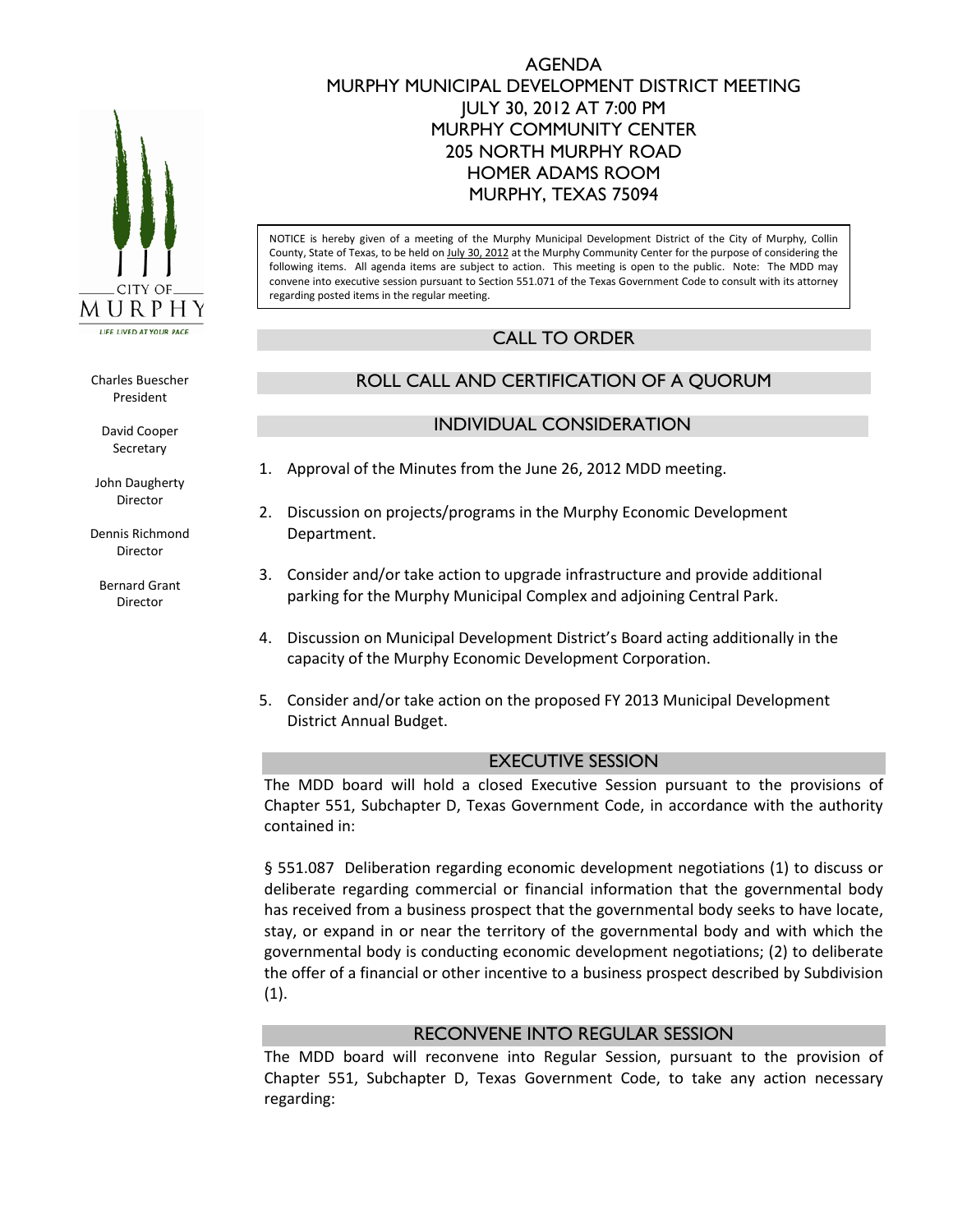## AGENDA MURPHY MUNICIPAL DEVELOPMENT DISTRICT MEETING JULY 30, 2012 AT 7:00 PM MURPHY COMMUNITY CENTER 205 NORTH MURPHY ROAD HOMER ADAMS ROOM MURPHY, TEXAS 75094

§ 551.087 Deliberation regarding economic development negotiations (1) to discuss or deliberate regarding commercial or financial information that the governmental body has received from a business prospect that the governmental body seeks to have locate, stay, or expand in or near the territory of the governmental body and with which the governmental body is conducting economic development negotiations; (2) to deliberate the offer of a financial or other incentive to a business prospect described by Subdivision  $(1).$ 

## TAKE ACTION, IF ANY, REGARDING EXECUTIVE SESSION

#### ADJOURNMENT

I certify that this is a true and correct copy of the MDD Meeting Agenda and that this notice was posted on the designated bulletin board at Murphy City Hall, 206 North Murphy Road, Murphy, TX 75094; a place convenient and readily accessible to the public at all times, and said notice was posted on July 27, 2012 by 5:00 p.m. and will remain posted continuously for 72 hours prior to the scheduled meeting pursuant to Chapter 551 of the Texas Government Code.

> \_\_\_\_\_\_\_\_\_\_\_\_\_\_\_\_\_\_\_\_\_\_\_\_\_\_\_\_\_\_\_\_\_ Kristen Roberts, Acting City Secretary

In compliance with the American with Disabilities Act, the City of Murphy will provide for reasonable accommodations for persons attending public meetings at City Hall. Requests for accommodations or interpretive services must be received at least 48 hours prior to the meeting. Please contact the Acting City Secretary at 972.468.4006 or kroberts@murphytx.org.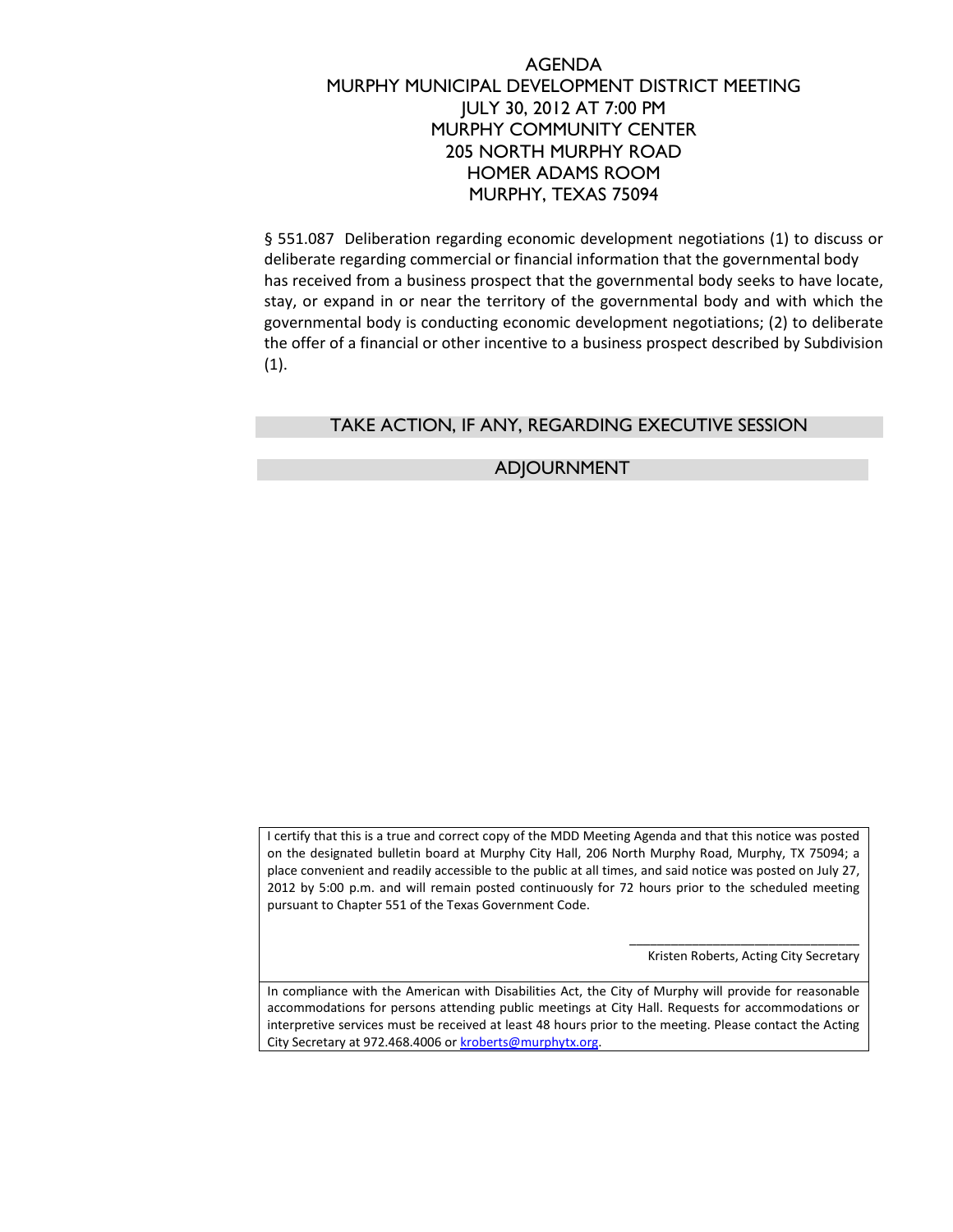#### MMD Meeting 26JUN2012

#### Call to Order

The meeting was called to order at 7:02 pm

Roll call and certification of Quorum

Certified quorum with all members present; Charles Buescher, David Cooper, John Daugherty,

Bernard Grant and Dennis Richmond

Staff members present; James Fisher, Kristen Roberts

No guest or public attended meeting.

#### Individual Consideration

- 1. Approval of the minutes as submitted from the 16APR2012 meeting.
	- a. Motion by Bernard Grant to approve
	- b. Second by John Daugherty
	- c. Passed unanimously
- 2. Consider and take action on proposed Bylaws of MDD.
	- a. Motion by Bernard Grant to approve
	- b. Second by Dennis Richmond
	- c. Discussion on Item 2.8, still pending attorney review
	- d. Passed unanimously

Council adjusted agenda items to review item 4 prior to item 3.

Council entered Executive Session at 7:08 pm under State Code 551.087;

4. Received updates from Kristen Roberts on project status with various businesses and plots within Murphy, included overview of Wal-Mart new store and reallocation of existing site with a pre-bid meeting scheduled for 28JUN, CVS project has passed P&Z and will go to council 17JUL, other new potential business include—Braum's, Brinker/Chili, Applebee's, Dunkin Donuts, Learning Experience. Also had updates on the Albertson's location and surrounding businesses. Murphy Marketplace has a new marketing agreement with CBRE. Additional information regarding working relations with Retail Coach, and ongoing staff efforts to work with existing businesses on use of electronic store front and future initiatives in a city and business partnership.

Council returned to open meeting at 7:56 pm as regulated by code 551.087